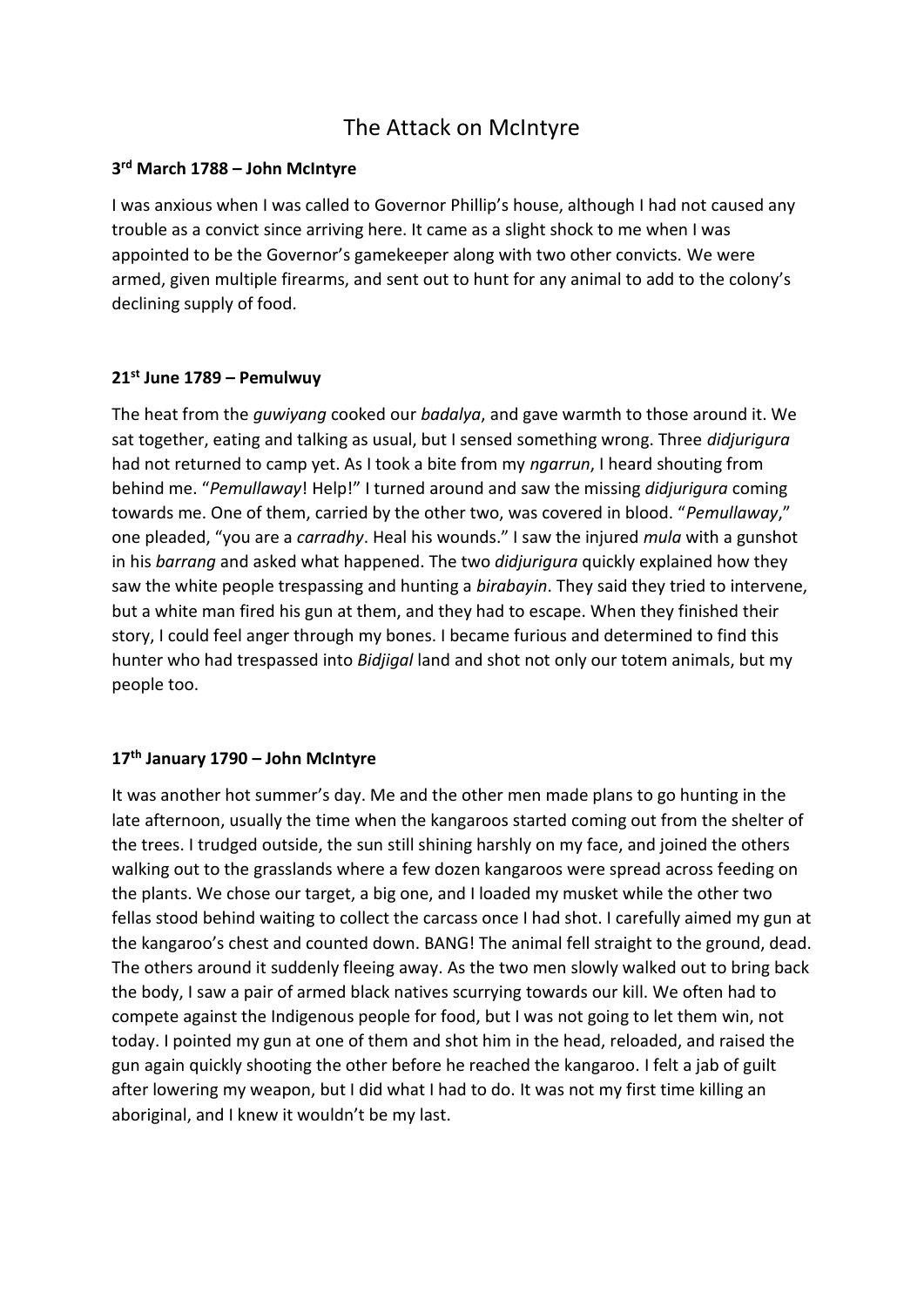### **26th November 1790 – Pemulwuy**

I finally decided to make my way into Sydney to visit *Bennelong* and *Colebee*. The town was much different to what I was used to. There were white fellas everywhere. Men with their fine shirts, waistcoats, *garrangal* and trousers. *Wayjin barrabin* wearing dresses, *madyi* and cloaks. They even wore shoes of leather, while I walked barefoot and dressed in only *buru* skin, *bugi* and *djirang*. I went to *Tubowgulle* and met *Bennelong* at his brick hut, where I would stay for two weeks. I did not consider *Bennelong* a *gamarada* of mine, and I knew he spoke of me as an enemy of his. But, like me, he too hated and feared the gamekeeper, McIntyre, and wanted his revenge. Putting aside our past conflicts, *Bennelong* and I became *ngalaya*, and we, along with *Colebee*, began the discussion of our plan.

### **10th December 1790 – Pemulwuy**

I could feel something within me, and I knew today was the day. For the past two weeks, *Bennelong*, *Colebee* and I had been collaborating and I was finally prepared to go ahead with our initiative. I gathered the other three *didjurigura* who would accompany me and we readied our weapons. While they took their *ngalangala* and *buumarang*, I finished sharpening the *yalga* of my *gamai* and carried it along with my *wumara*. As we went off, I felt a slight satisfaction in knowing we would finally get our payback. McIntyre would get what he deserved and we could live without worry of him trespassing into *Bidjigal* land and hurting more of our people. We walked on for a while, hidden by the *diramu* and bush, until we heard the quiet chatter of white men. I pushed in front to see their faces, and there, sitting on a log eating his *gwanggal*, was the man we were after.

#### **10th December 1790 – John McIntyre**

After our short excursion for game, the hunting party and I stopped and took a rest in a hide near Cooks River. Not long had passed until we heard noises and the rustling of bushes nearby, causing some of the hunters to stand up. Then out from the scrub, we saw four aboriginal men crawling towards us. I recognized Pemulwuy amongst them and noticed his clean-shaven face and short hair, and believed he must have been in Sydney. "Don't be afraid," I told my other mates, "I know them." "*Budyari gumara*." I greeted. I spoke to the natives in their language, and asked them to stop. I reached over to the loaf of bread the hunters and I were sharing, and tore some with my hands, offering it to them. As I placed my gun down onto the grass, I saw Pemulwuy stand up on a log and fix a spear into his woomera. I furrowed my eyebrows in confusion, until I suddenly felt a sharp pain in my chest, and noticed the natives running away. I slowly looked down and saw a long spear penetrating deep into my body. I was shocked. He threw it at me. I cried out in distress and fell to the ground.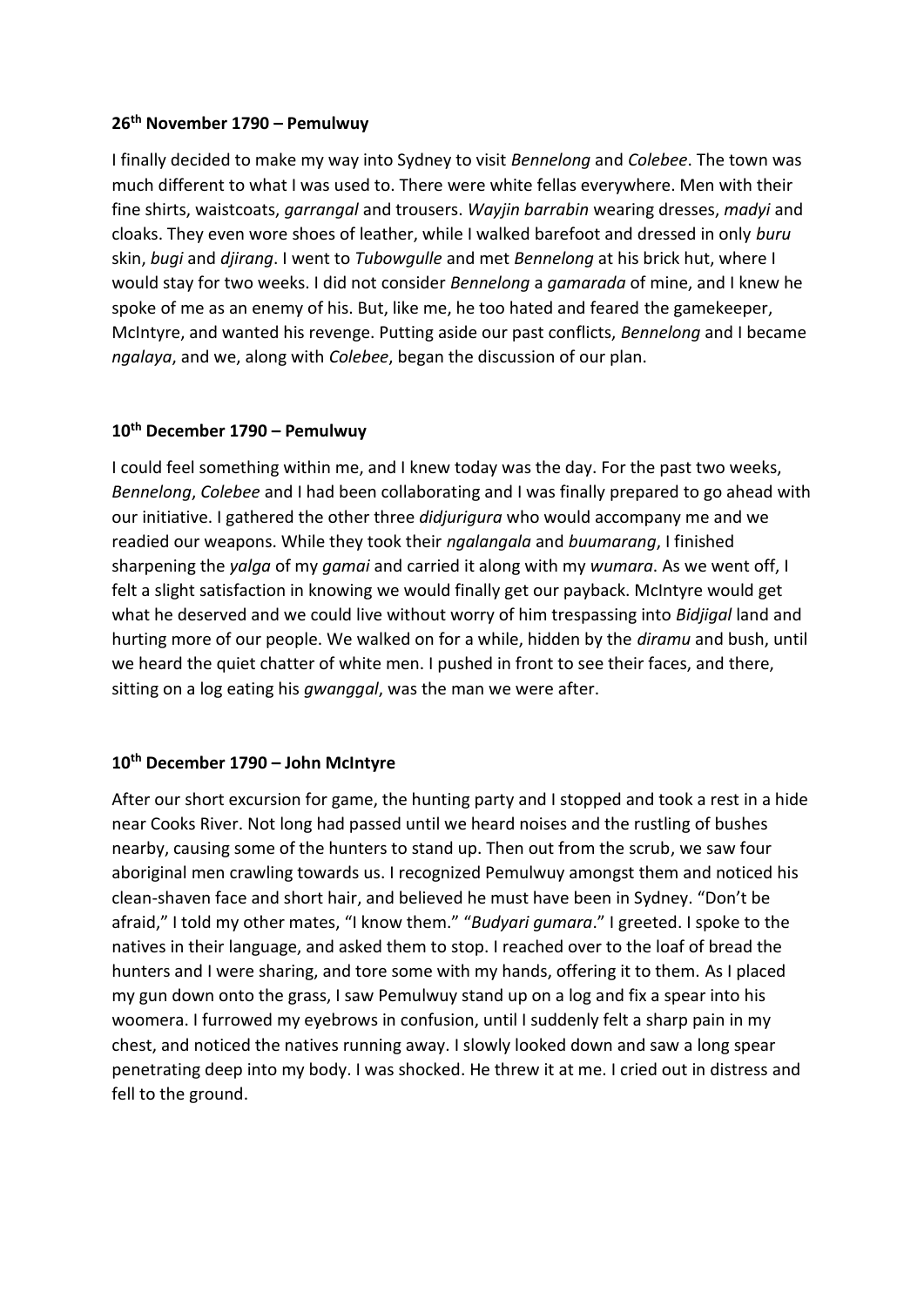### **10th December 1790 – John White**

McIntyre, the Governor's gamekeeper, staggered into the settlement late afternoon in complete agony. He had a death spear through him, and was immediately rushed to the hospital where I performed the tough surgery of removing the weapon. I extracted the jagged spearhead from deep within his body and found it to be measured at seven and a half inches long. On it was a wooden barb and smaller ones of stone, which, due to the force needed in the extraction, were torn off and remained lodged inside the man. It must have been a drastic attack; the spear had passed between McIntyre's two ribs and severely wounded his left lung. Never before had I seen such an injury or performed a surgery as horrid as this, and after the patient woke, I informed him of my sad anticipation that he would not have much longer left to live.

# **14th December 1790 – Pemulwuy**

After the attack not long ago, I heard news of the Governor. He was *gulah* at what I had done, and ordered a revenge party of 50 soldiers to kill six of my tribe's *didjurigura* and capture another two for execution. They wore big, red *garrangal* and boots, and carried with them *mugu* and bags to cut off heads and put them in. The white men must have been *gadalung* and exhausted wearing those clothes and I easily escaped them, fleeing to the south. I soon learnt that their expedition was a complete failure, the second one a disgrace, and so Phillip had stopped sending any more. But, little did he know that I was not done. I was not finished dealing with the British yet; this was just the beginning.

# **20th January 1791 – John McIntyre**

I knew why I was speared. I would have liked to have heard the reason from Pemulwuy himself, but I did not need to. I already knew the moment it happened, and in all honesty, I had been expecting their revenge sooner or later. In fact, an officer had come to question me about it just a few days ago. After a solemn inquiry, I admitted never firing but once at a native, and even then only wounding him. I did not reveal anymore. How could I? The horrendous offences I had committed in the past were not at all something I was proud of. However, I could not keep all my secrets to myself. I remembered the surgeon telling me I would not make it past New Year's, and although I managed to linger on for a little longer than expected, I was beginning to expire. I called for a priest as I laid on my deathbed, and confessed my dreadful sins. The terrible exclamations and crimes I had perpetrated that stuttered out my throat filled me with disgust. I was completely horrified at everything I had done, and begged ever so desperately for God's mercy as I faded away.